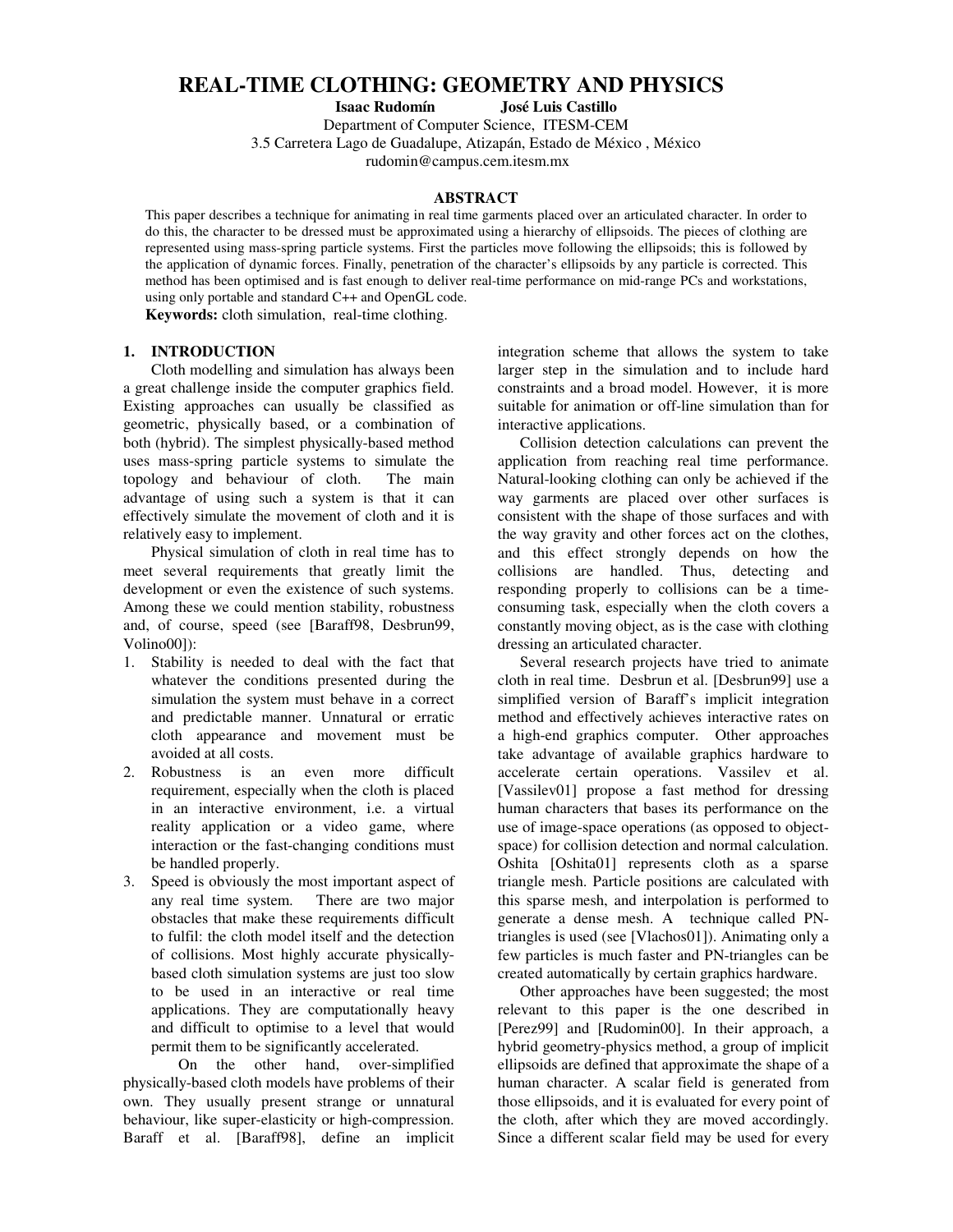piece of garment, no collision detection calculations are needed between them, allowing the use of several layers of clothing. In this paper, we have modified this method with the intention of making it perform at interactive rates (our goal was at least 10 fps).

# **2. OUR SYSTEM**

As just mentioned, our purpose is to extend the work done by Rudomín and Pérez-Urbiola in order to achieve real time performance. One of the main optimisations done is the shift from calculating implicit isosurfaces to ellipsoid distance calculations. This is much faster. In general, our system works as follows:

- 1. the character to be dressed is approximated using groups of ellipsoids;
- 2. after that, a triangle mesh representing clothing is placed over the character (where every vertex is taken as a particle and every edge as a spring),
- 3. then the particles of the mesh are moved with the ellipsoids.
- 4. subsequently, they are allowed to move freely using physics,
- 5. but kept always from penetrating any ellipsoid.

The ellipsoid approximation is used since it greatly simplifies the collision detection problem and makes it very fast to compute.

One of the main advantages of this system is that it works extremely fast even on mid-range computers. What we did was to optimise crucial and usually intensive operations in the simulation. These operations can be classified in four important groups:

- 1. the simplification of the character by using ellipsoids for the purpose of collision detection,
- 2. the use of a simple mass-spring system with first-order integration within a hybrid scheme,
- 3. the optimisation of the collision detection mechanism
- 4. the grouping of ellipsoids connected by an adjacency graph;

All of these are explained in detail in the following sections.

We intend to apply our system on virtual reality applications and video games, where interaction and stability is more important than accuracy.

#### **2.1 Character Description and Cloth Models**

Since our method is based on computing pointto-ellipsoid distances, the character to be dressed must first be approximated using a hierarchy of ellipsoids. These ellipsoids must closely match the character's shape and its hierarchy must be arranged in the exact same way as the character's hierarchy.

This allows animating the ellipsoids in the same manner as the character.

Ellipsoids are formed using scaled spheres, with a certain rotation and potentially different values for every dimension. This representation greatly enhances the speed at which penetration tests are performed in our system.



**Figure 1** *An ellipsoid arrangement and adjacency graph*

Given that it is not efficient to verify every single ellipsoid for penetration, ellipsoids are organised in groups, with every group containing only a few ellipsoids, and then specifying which groups are connected. This is done through the use of a simple adjacency graph, represented by a matrix that indicates the connections between groups. For an example of the ellipsoid arrangement of a character, see Figure 1. The benefits derived from using such group organization of ellipsoids are discussed in section 2.4.

The garments are based on a mass-spring particle system. For the actual geometric model we can use any file describing a triangle mesh, and in fact, it can be any model generated by a modelling package, even with materials and textures applied. Every vertex in the geometric model is used as a particle and every edge in the mesh is considered a spring. The rest lengths of the springs are taken from the initial position of the cloth described in the file.

The shape and position of the cloth pieces must match the shape and position of the character to be dressed, or to be precise, the ellipsoids approximating it. For our tests, we used models generated with *MayaCloth*, a cloth-modelling program inside the *Alias/Wavefront Maya* animation package.

# **2.2 System Integration Schemes for Real Time Cloth Simulation**

A mass-spring particle system consists of a set of particles with a certain mass and springs connecting them. These springs have associated rest lengths and depending on their lengths adopted during the simulation, they apply forces to the particles in order to restore their original state.

If the springs are stiff enough, they effectively help to maintain the original shape of the system. Other types of forces like gravity or wind may also be used to affect the particles. For the simulation of cloth, the particles are used to determine the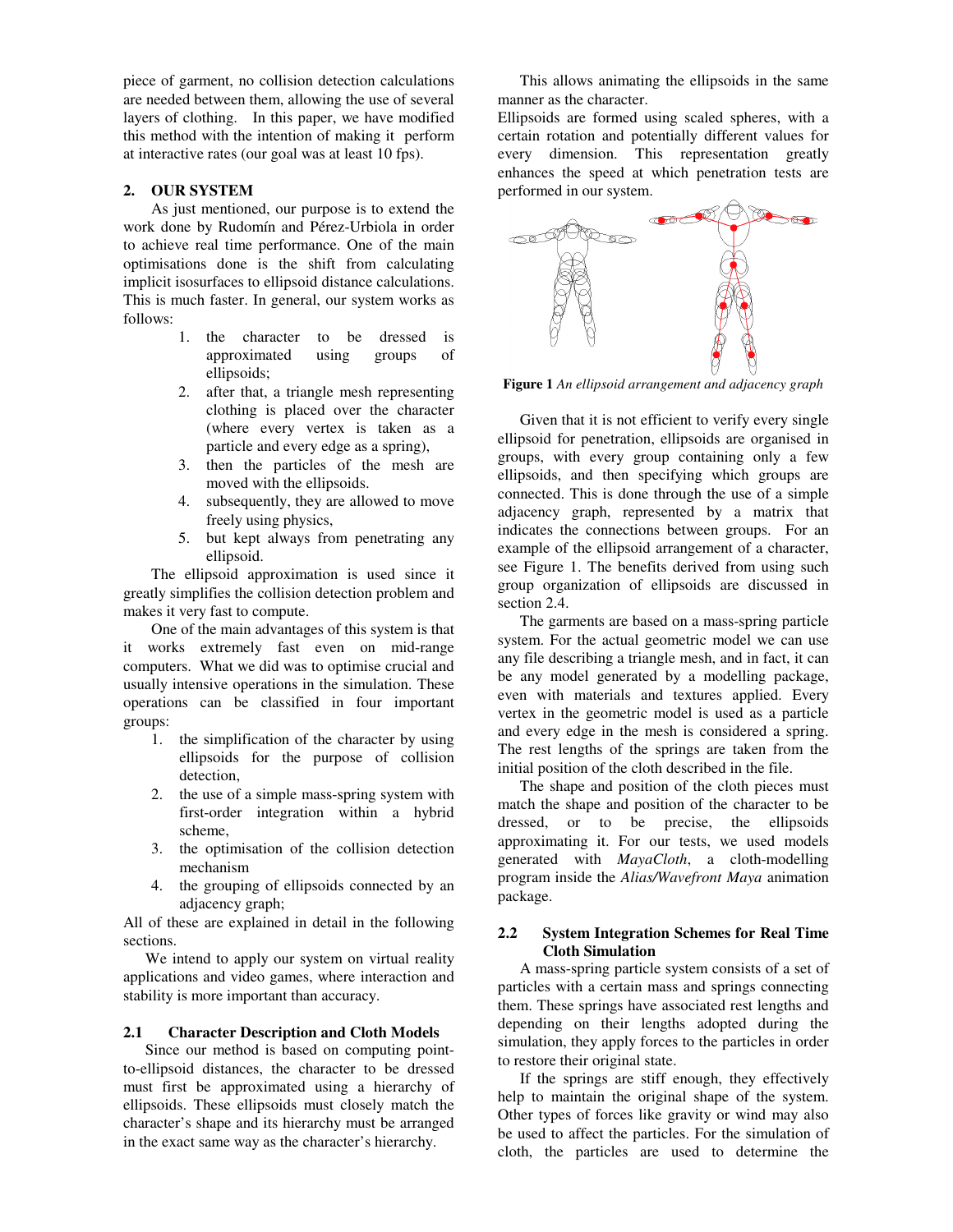positions of vertices in a polygon mesh, usually a triangle or quad mesh. The springs may correspond to the edges of the polygons forming the mesh, but this is not necessary, and there can even be more springs than edges in the mesh, depending on the type of behaviour wanted.

Since a mass-spring system used for cloth simulation is a dynamic model, the type of system integration used is very important. This is especially true when interactive rates are needed.

There are basically two kinds of integration methods that are relevant: explicit and implicit. Explicit integration schemes, like the Euler or Runge-Kutta methods, are fast and easy to implement, but a small time step is needed in order to maintain system stability and congruence. On the other hand, an implicit integration method allows the use of much larger time steps but requires a lot more computations to resolve the system in every step. More over, as mentioned in [Volino00], a high-order explicit method like fourth-order Runge-Kutta is not suitable either for such an application if the system is too irregular.

Trying to approximate a rapidly changing system this way may lead to unpredictable results and instability. Consequently, for interactive or real time applications, where the time step is small and the regularity of the system cannot be determined, an explicit first or second order integration method would be a good choice. Depending on the actual time step, one could choose from explicit Euler or second-order Runge-Kutta. For our system, after extensive testing, we found that we really could not find a difference, and that since explicit first-order Euler was a little bit faster, we could get away with using it. Therefore, we chose the explicit Euler scheme; the cloth remains stable if (it is not too rigid) and using it saves some computation.

We think that this stability is due to the hybrid nature of our animation scheme, since we are moving the particles mostly by using geometric criteria, and only partially with the physical simulation.

### **2.3 Efficient Distance Computations for Collision Avoidance**

One of the main optimisations done in our system is the use of an efficient point-to-ellipsoid distance calculation. Actually, it is used for obtaining three different results:

- 1 The distance from the point to the ellipsoid;
- 2 Whether the point is inside the ellipsoid or not; and
- 3 The point on the surface of the ellipsoid where the intersection was found.

The intersection point mentioned above is not the closest point on the ellipsoid (see figure 2) and, consequently, the distance obtained is not the shortest either, but it is a close and fast

approximation and has served its purpose well. To obtain this information easily and quickly, certain assumptions are made.

- 1. The ellipsoids are scaled spheres, with potentially different radiuses for every axis.
- 2. The matrices that transform every axisaligned ellipsoid from the origin to their global positions and rotations are stored, as well as their corresponding inverse matrices.
- 3. Since the ellipsoids originally have only their positions relative to its parent, the direct and inverse transformation matrices are obtained by applying the complete ellipsoid hierarchy, saving the corresponding OpenGL ModelView matrices and calculating its inverses, see [Woo99, Angel00].
- 4. This is recalculated every time a certain ellipsoid is rotated or moved, but only the altered ellipsoid and its children are redone.



**Figure 2** *Procedure for testing for penetration of an ellipsoid and distance calculation*

# **2.4 Ellipsoid Group and Adjacency Graph**

At the start of the simulation, every cloth particle is assigned to an ellipsoid, choosing the one that is closest to it based on the distances to all the ellipsoids.

This ellipsoid becomes its "parent ellipsoid". However, it is a dynamic assignation, since the parent ellipsoid may change during the simulation.

Based on this information, when an ellipsoid moves, its *children particles* (those that lie within a certain distance) move along with it. This facilitates the overall animation and avoids artifacts related to cloth penetration of fast-moving parts of the character. For every frame in the simulation, forces like gravity, wind and internal damping are applied to the particles.

Spring forces are also calculated and applied. After all the dynamic forces are accumulated, an